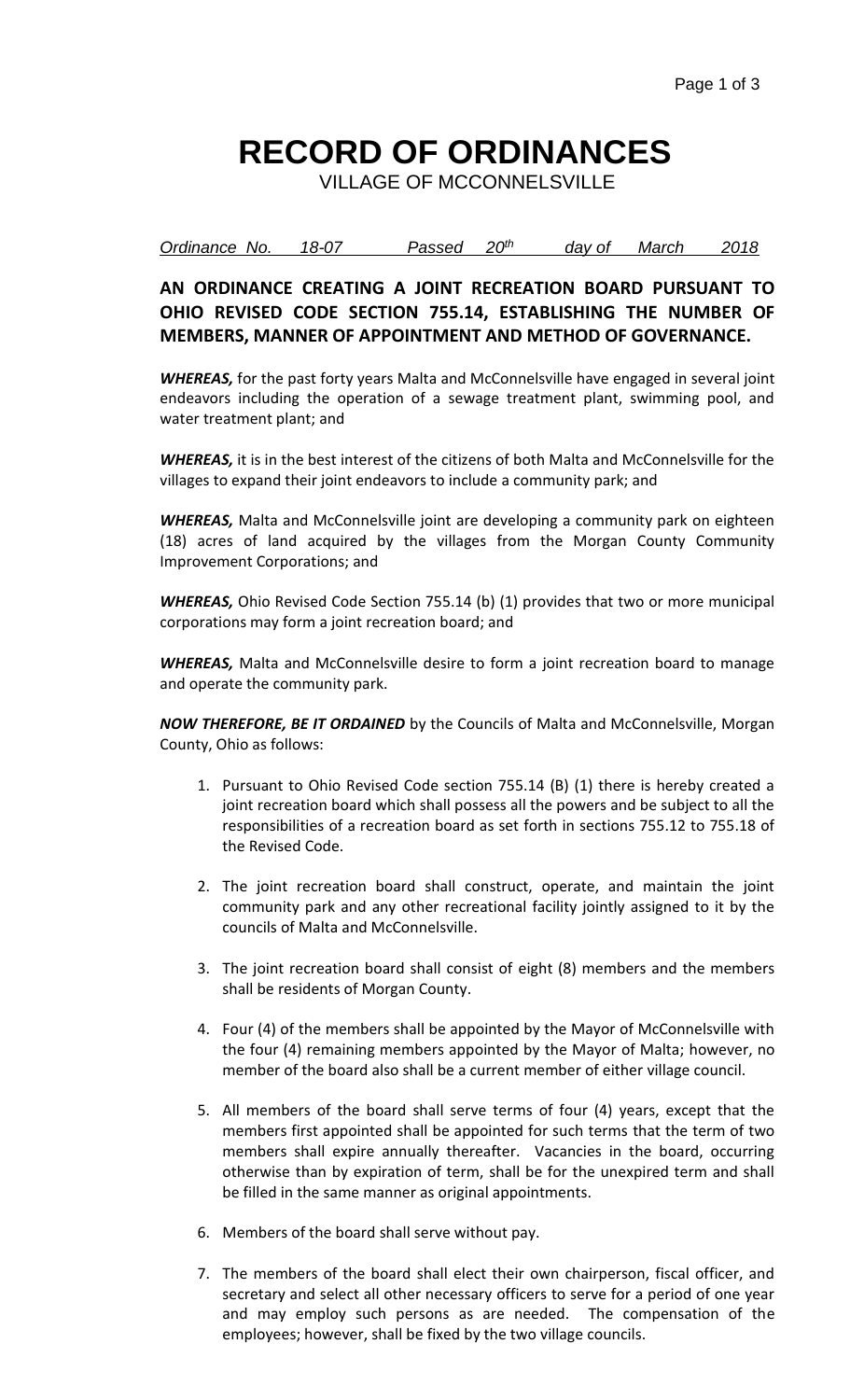## **RECORD OF ORDINANCES**

VILLAGE OF MCCONNELSVILLE

| Ordinance No. | 18-07 | Passed 20th |  | day of March | 2018 |
|---------------|-------|-------------|--|--------------|------|
|               |       |             |  |              |      |

- 8. Malta and McConnelsville jointly or individually may procure and pay all or any part of the cost of a policy or policies insuring such officers or employees against liability on account of damage or injury to persons or property arising from the performance of their official duties.
- 9. The joint recreation board shall not incur debt without the prior approval of both village councils.
- 10. The joint recreation board shall meet at least once each quarter at a set date, place, and time (for example: 6:00 P.M. on the third Monday of the first month of the quarter). Special meetings may be called by the chairman of the committee by giving public notice as required by law and by giving at least 48 hours written notice to all committee members.
- 11. Five (5) members of the board shall constitute a quorum. Any action by the board must be by a concurring vote of the majority of the total board membership. The meetings of the board shall be public; however, the board may go into executive session, as permitted by ORC Section 121.22, as amended, for discussion (but not for vote on) any issue before it for which an executive session is allowed by law.
- 12. The board shall adopt from time to time such rules and regulations as it may deem necessary.
- 13. The board shall keep minutes of its proceedings, showing the vote of each member on each question; or, if absent or failing to vote, indicating such fact; and shall keep records of its official actions, all of which shall be immediately filed in the two village offices and shall be a public record.
- 14. The fiscal year of the joint recreation board shall be the calendar year.
- 15. By September 1 each year the two village councils shall agree on an amount, not to be less than two thousand dollars (\$2,000.00), each shall pay to and appropriate for the benefit of the joint recreation board the next calendar year.
- 16. By November 1 each year the joint recreation board shall prepare a budget for the next calendar year and submit it to both village councils for approval.
- 17. The joint recreation board shall report all of its expenditures for the preceding quarter to each village fiscal officer not more than 30 days after the end of the quarter. The two village fiscal officers jointly or individually may audit the joint recreation board's records at any time. Any joint recreation board member, who fails to cooperate, refuses to cooperate, or unreasonably delays any audit of the joint recreation board's records by the fiscal officers or other authorized governmental agency shall be removed from the joint recreation board.
- 18. That is found and determined that all formal actions of this Council concerning and relating to the passage of this Ordinance were passed in an open meeting of the Council, and that all deliberations of this Council and of any of its committees that resulted in such formal action, were in meetings open to the public, in compliance with all legal requirements, including Section 121.22 of the Ohio Revised Code.